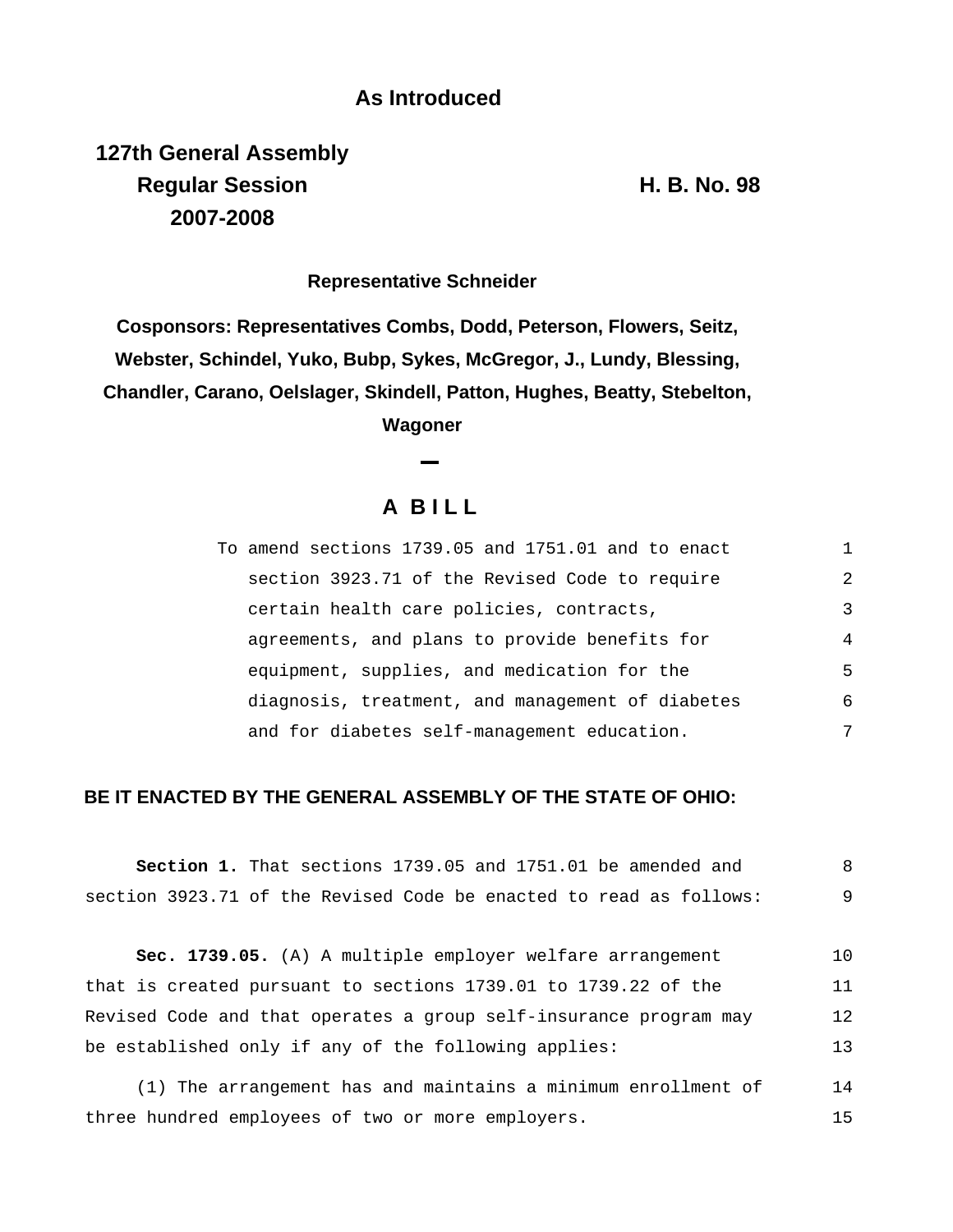#### **H. B. No. 98 Page 2 As Introduced**

29

30 31

32 33

(2) The arrangement has and maintains a minimum enrollment of three hundred self-employed individuals. 16 17

(3) The arrangement has and maintains a minimum enrollment of three hundred employees or self-employed individuals in any combination of divisions  $(A)(1)$  and  $(2)$  of this section. 18 19 20

(B) A multiple employer welfare arrangement that is created pursuant to sections 1739.01 to 1739.22 of the Revised Code and that operates a group self-insurance program shall comply with all laws applicable to self-funded programs in this state, including sections 3901.04, 3901.041, 3901.19 to 3901.26, 3901.38, 3901.381 to 3901.3814, 3901.40, 3901.45, 3901.46, 3902.01 to 3902.14, 3923.282, 3923.30, 3923.301, 3923.38, 3923.581, 3923.63, 3923.71, 3924.031, 3924.032, and 3924.27 of the Revised Code. 21 22 23 24 25 26 27 28

(C) A multiple employer welfare arrangement created pursuant to sections 1739.01 to 1739.22 of the Revised Code shall solicit enrollments only through agents or solicitors licensed pursuant to Chapter 3905. of the Revised Code to sell or solicit sickness and accident insurance.

(D) A multiple employer welfare arrangement created pursuant to sections 1739.01 to 1739.22 of the Revised Code shall provide benefits only to individuals who are members, employees of members, or the dependents of members or employees, or are eligible for continuation of coverage under section 1751.53 or 3923.38 of the Revised Code or under Title X of the "Consolidated Omnibus Budget Reconciliation Act of 1985," 100 Stat. 227, 29 U.S.C.A. 1161, as amended. 34 35 36 37 38 39 40 41

### **Sec. 1751.01.** As used in this chapter: 42

(A)(1) "Basic health care services" means the following services when medically necessary: 43 44

(a) Physician's services, except when such services are 45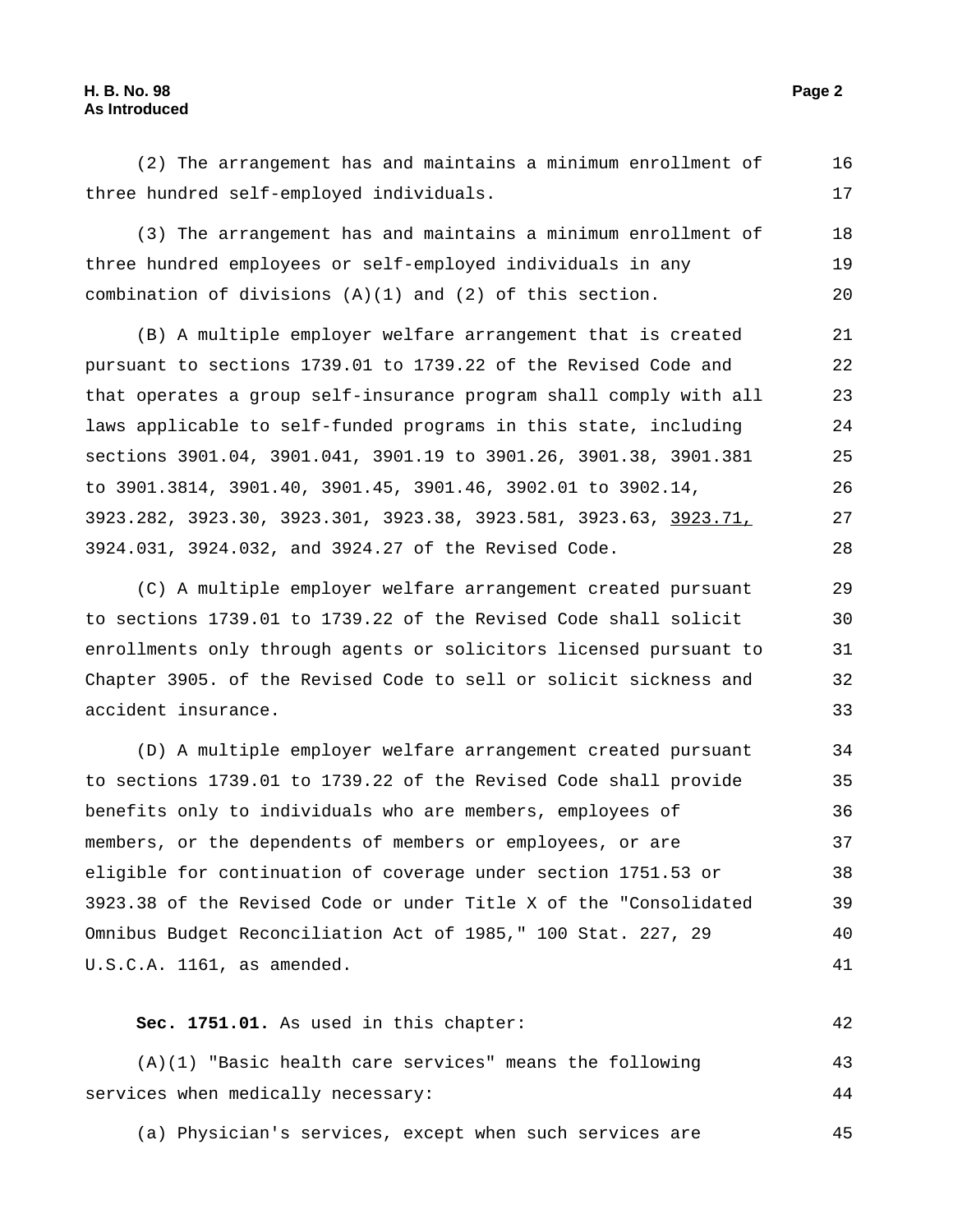| (b) Inpatient hospital services;                                   | 47 |
|--------------------------------------------------------------------|----|
| (c) Outpatient medical services;                                   | 48 |
| (d) Emergency health services;                                     | 49 |
| (e) Urgent care services;                                          | 50 |
| (f) Diagnostic laboratory services and diagnostic and              | 51 |
| therapeutic radiologic services;                                   | 52 |
| (g) Diagnostic and treatment services, other than                  | 53 |
| prescription drug services, for biologically based mental          | 54 |
| illnesses;                                                         | 55 |
| (h) Preventive health care services, including, but not            | 56 |
| limited to, voluntary family planning services, infertility        | 57 |
| services, periodic physical examinations, prenatal obstetrical     | 58 |
| care, and well-child carei                                         | 59 |
| (i) Diabetes self-management education, medical nutrition          | 60 |
| therapy, and equipment, supplies, and medication, as provided in   | 61 |
| section 3923.71 of the Revised Code.                               | 62 |
| "Basic health care services" does not include experimental         | 63 |
| procedures.                                                        | 64 |
| Except as provided by divisions $(A)(2)$ and $(3)$ of this         | 65 |
| section in connection with the offering of coverage for diagnostic | 66 |
| and treatment services for biologically based mental illnesses, a  | 67 |
| health insuring corporation shall not offer coverage for a health  | 68 |
| care service, defined as a basic health care service by this       | 69 |
| division, unless it offers coverage for all listed basic health    | 70 |
| care services. However, this requirement does not apply to the     | 71 |
| coverage of beneficiaries enrolled in Title XVIII of the "Social   | 72 |
| Security Act, "49 Stat. 620 (1935), 42 U.S.C.A. 301, as amended,   | 73 |
| pursuant to a medicare contract, or to the coverage of             | 74 |
| beneficiaries enrolled in the federal employee health benefits     | 75 |

supplemental under division (B) of this section; 46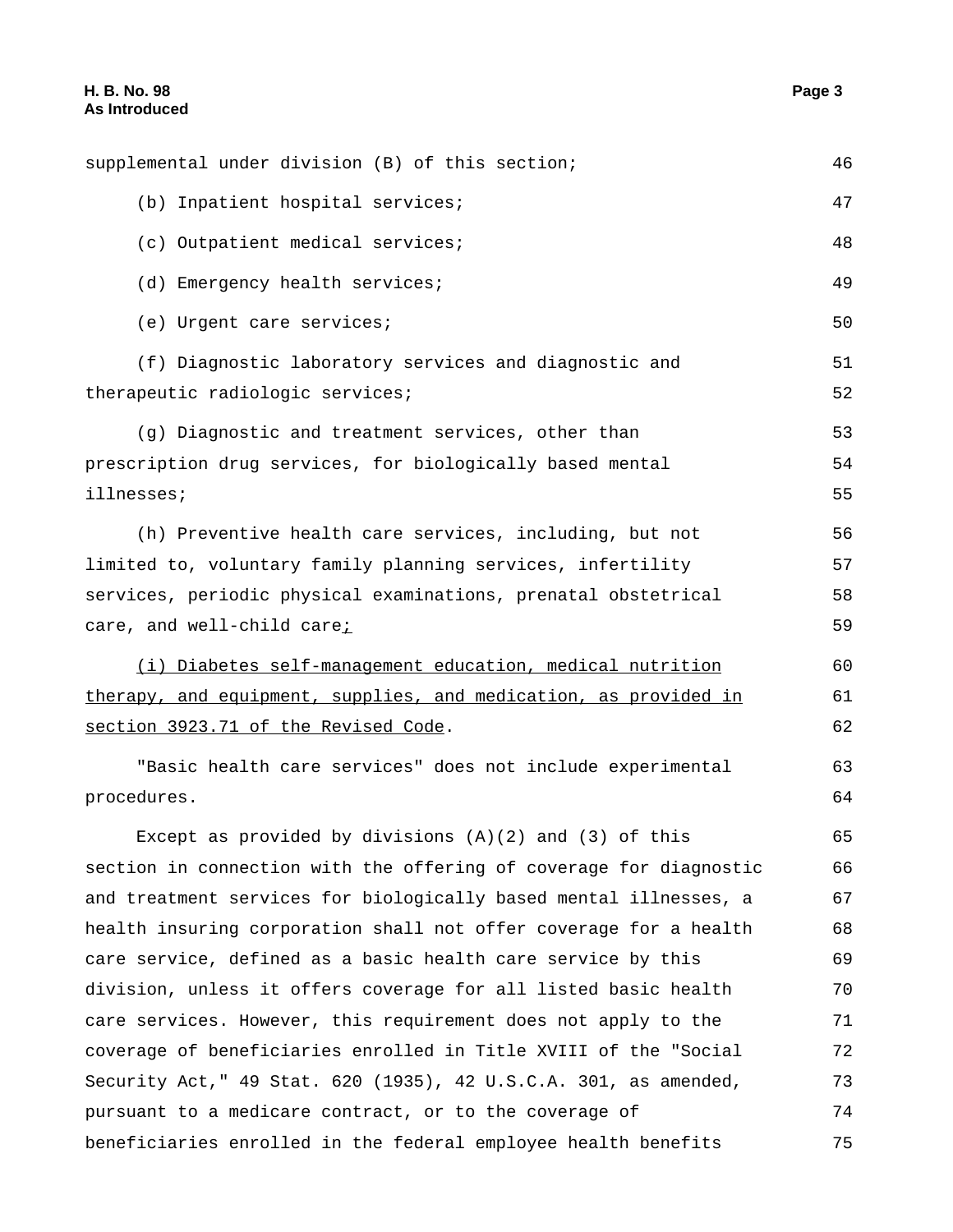program pursuant to 5 U.S.C.A. 8905, or to the coverage of beneficiaries enrolled in Title XIX of the "Social Security Act," 49 Stat. 620 (1935), 42 U.S.C.A. 301, as amended, known as the medical assistance program or medicaid, provided by the department of job and family services under Chapter 5111. of the Revised Code, or to the coverage of beneficiaries under any federal health care program regulated by a federal regulatory body, or to the coverage of beneficiaries under any contract covering officers or employees of the state that has been entered into by the department of administrative services. 76 77 78 79 80 81 82 83 84 85

(2) A health insuring corporation may offer coverage for diagnostic and treatment services for biologically based mental illnesses without offering coverage for all other basic health care services. A health insuring corporation may offer coverage for diagnostic and treatment services for biologically based mental illnesses alone or in combination with one or more supplemental health care services. However, a health insuring corporation that offers coverage for any other basic health care service shall offer coverage for diagnostic and treatment services for biologically based mental illnesses in combination with the offer of coverage for all other listed basic health care services. 86 87 88 89 90 91 92 93 94 95 96

(3) A health insuring corporation that offers coverage for basic health care services is not required to offer coverage for diagnostic and treatment services for biologically based mental illnesses in combination with the offer of coverage for all other listed basic health care services if all of the following apply: 97 98 99 100 101

(a) The health insuring corporation submits documentation certified by an independent member of the American academy of actuaries to the superintendent of insurance showing that incurred claims for diagnostic and treatment services for biologically based mental illnesses for a period of at least six months independently caused the health insuring corporation's costs for 102 103 104 105 106 107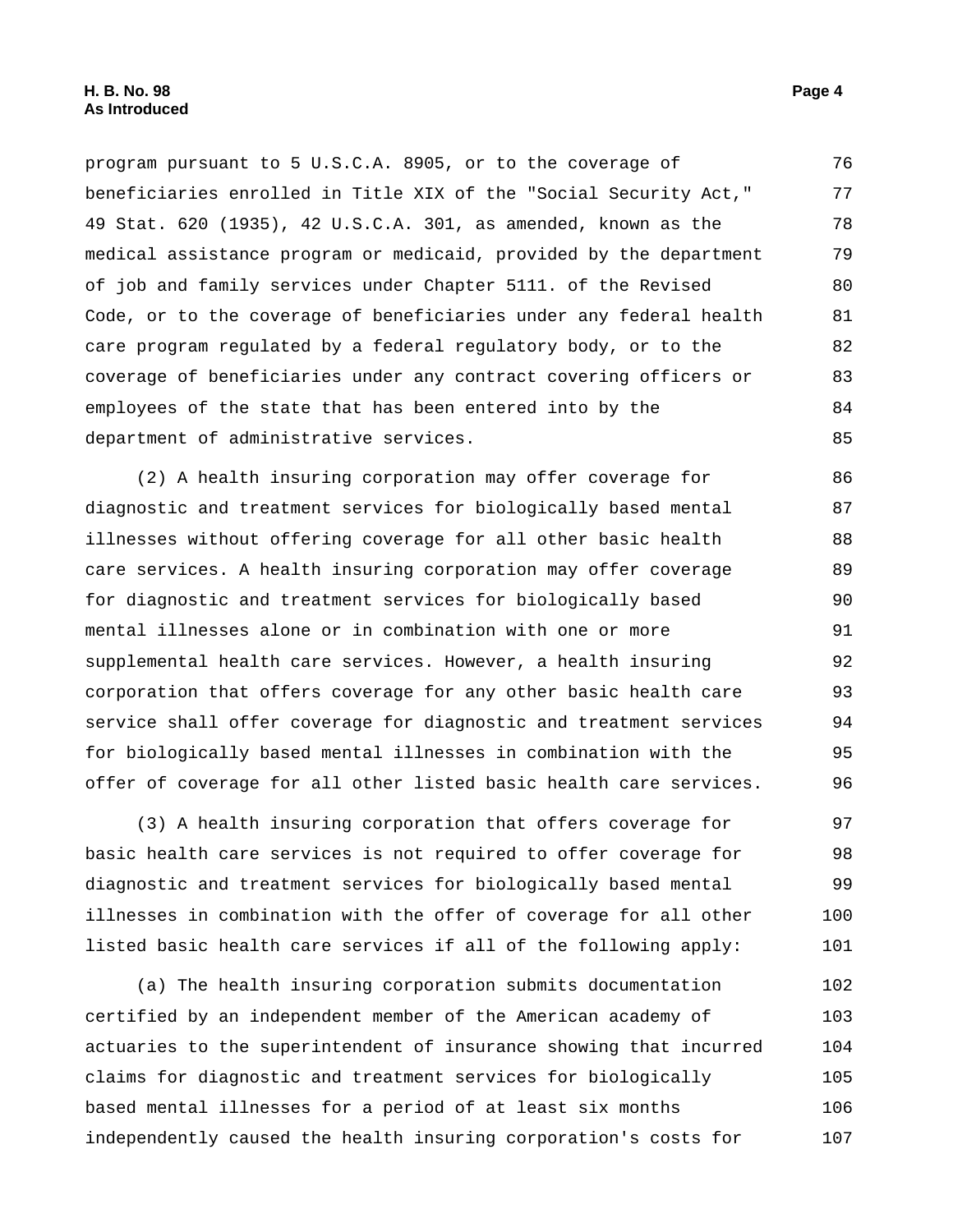claims and administrative expenses for the coverage of basic health care services to increase by more than one per cent per year. 108 109 110

(b) The health insuring corporation submits a signed letter from an independent member of the American academy of actuaries to the superintendent of insurance opining that the increase in costs described in division (A)(3)(a) of this section could reasonably justify an increase of more than one per cent in the annual premiums or rates charged by the health insuring corporation for the coverage of basic health care services. 111 112 113 114 115 116 117

(c) The superintendent of insurance makes the following determinations from the documentation and opinion submitted pursuant to divisions  $(A)(3)(a)$  and  $(b)$  of this section: 118 119 120

(i) Incurred claims for diagnostic and treatment services for biologically based mental illnesses for a period of at least six months independently caused the health insuring corporation's costs for claims and administrative expenses for the coverage of basic health care services to increase by more than one per cent per year. 121 122 123 124 125 126

(ii) The increase in costs reasonably justifies an increase of more than one per cent in the annual premiums or rates charged by the health insuring corporation for the coverage of basic health care services. 127 128 129 130

Any determination made by the superintendent under this division is subject to Chapter 119. of the Revised Code. 131 132

(B)(1) "Supplemental health care services" means any health care services other than basic health care services that a health insuring corporation may offer, alone or in combination with either basic health care services or other supplemental health care services, and includes: 133 134 135 136 137

(a) Services of facilities for intermediate or long-term 138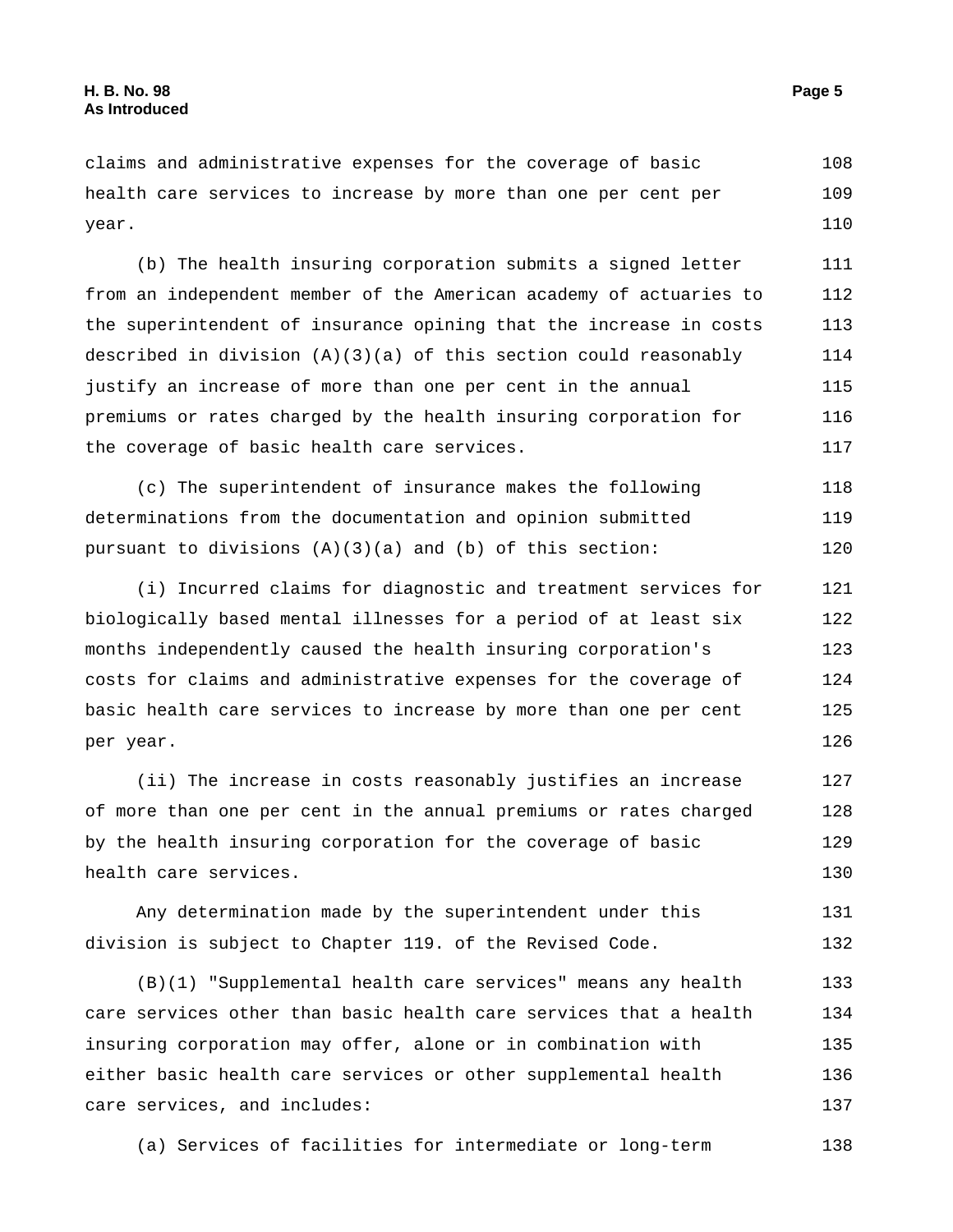| care, or both;                                                     | 139 |
|--------------------------------------------------------------------|-----|
| (b) Dental care services;                                          | 140 |
| (c) Vision care and optometric services including lenses and       | 141 |
| frames:                                                            | 142 |
| (d) Podiatric care or foot care services;                          | 143 |
| (e) Mental health services, excluding diagnostic and               | 144 |
| treatment services for biologically based mental illnesses;        | 145 |
| (f) Short-term outpatient evaluative and crisis-intervention       | 146 |
| mental health services;                                            | 147 |
| (g) Medical or psychological treatment and referral services       | 148 |
| for alcohol and drug abuse or addiction;                           | 149 |
| (h) Home health services;                                          | 150 |
| (i) Prescription drug services;                                    | 151 |
| (j) Nursing services;                                              | 152 |
| (k) Services of a dietitian licensed under Chapter 4759. of        | 153 |
| the Revised Code;                                                  | 154 |
| (1) Physical therapy services;                                     | 155 |
| (m) Chiropractic services;                                         | 156 |
| (n) Any other category of services approved by the                 | 157 |
| superintendent of insurance.                                       | 158 |
| (2) If a health insuring corporation offers prescription drug      | 159 |
| services under this division, the coverage shall include           | 160 |
| prescription drug services for the treatment of biologically based | 161 |
| mental illnesses on the same terms and conditions as other         | 162 |
| physical diseases and disorders.                                   | 163 |
| (C) "Specialty health care services" means one of the              | 164 |
| supplemental health care services listed in division (B) of this   | 165 |
| section, when provided by a health insuring corporation on an      | 166 |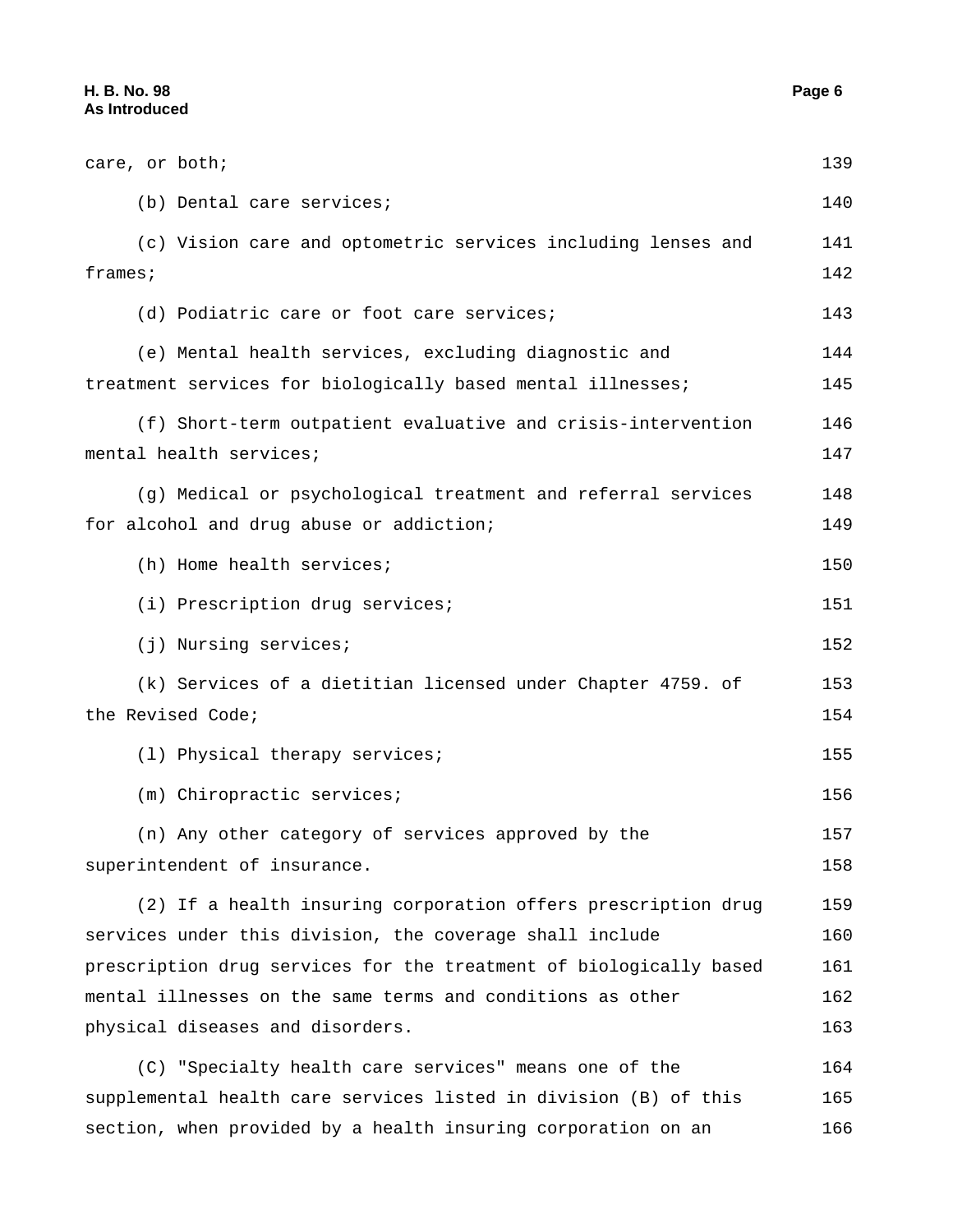state.

| outpatient-only basis and not in combination with other            | 167 |
|--------------------------------------------------------------------|-----|
| supplemental health care services.                                 | 168 |
| (D) "Biologically based mental illnesses" means                    | 169 |
| schizophrenia, schizoaffective disorder, major depressive          | 170 |
| disorder, bipolar disorder, paranoia and other psychotic           | 171 |
| disorders, obsessive-compulsive disorder, and panic disorder, as   | 172 |
| these terms are defined in the most recent edition of the          | 173 |
| diagnostic and statistical manual of mental disorders published by | 174 |
| the American psychiatric association.                              | 175 |
| (E) "Closed panel plan" means a health care plan that              | 176 |
| requires enrollees to use participating providers.                 | 177 |
| (F) "Compensation" means remuneration for the provision of         | 178 |
| health care services, determined on other than a fee-for-service   | 179 |
| or discounted-fee-for-service basis.                               | 180 |
| (G) "Contractual periodic prepayment" means the formula for        | 181 |
| determining the premium rate for all subscribers of a health       | 182 |
| insuring corporation.                                              | 183 |
| (H) "Corporation" means a corporation formed under Chapter         | 184 |
| 1701. or 1702. of the Revised Code or the similar laws of another  | 185 |

(I) "Emergency health services" means those health care services that must be available on a seven-days-per-week, twenty-four-hours-per-day basis in order to prevent jeopardy to an enrollee's health status that would occur if such services were not received as soon as possible, and includes, where appropriate, provisions for transportation and indemnity payments or service agreements for out-of-area coverage. 187 188 189 190 191 192 193

(J) "Enrollee" means any natural person who is entitled to receive health care benefits provided by a health insuring corporation. 194 195 196

186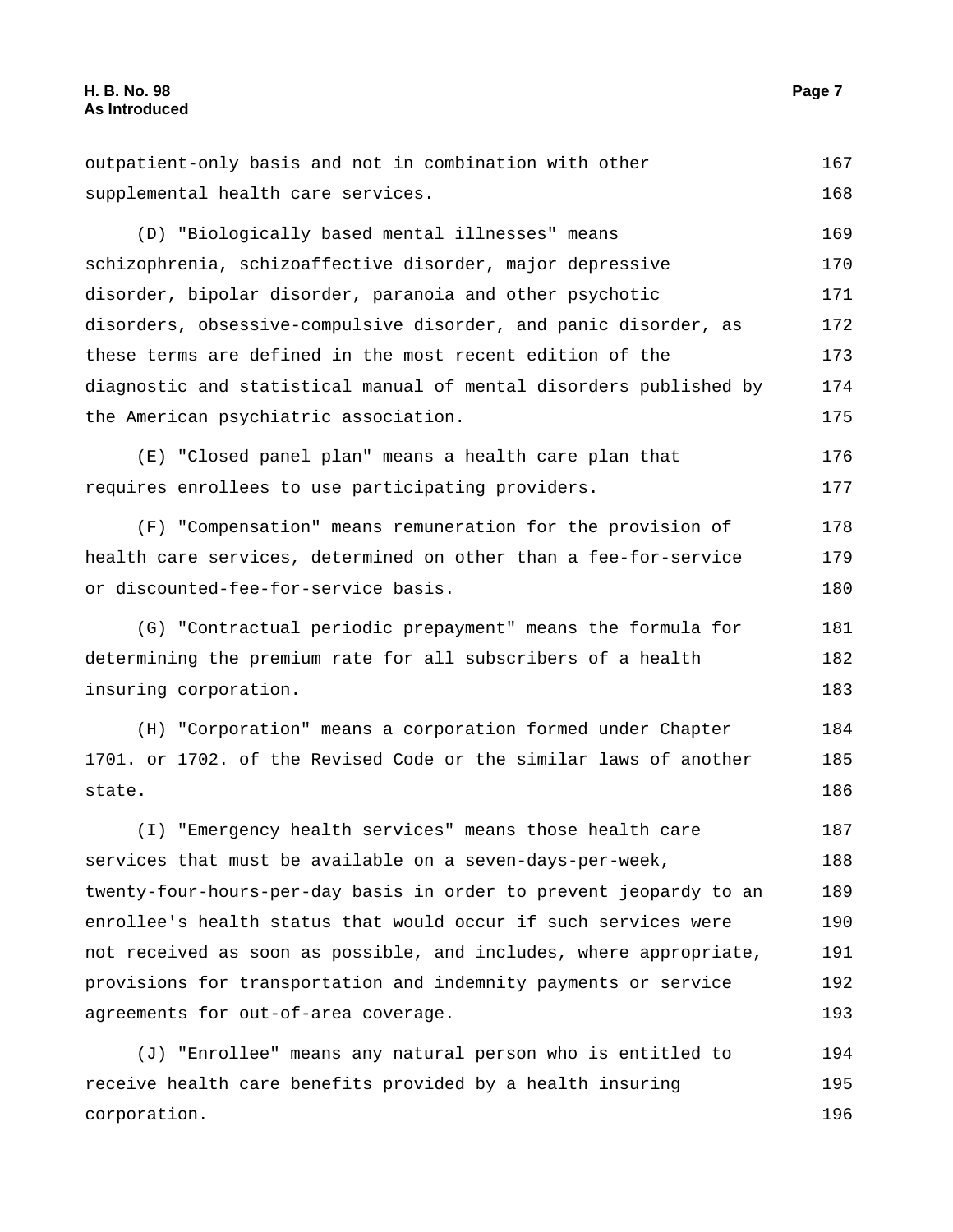(K) "Evidence of coverage" means any certificate, agreement, policy, or contract issued to a subscriber that sets out the coverage and other rights to which such person is entitled under a health care plan. 197 198 199 200

(L) "Health care facility" means any facility, except a health care practitioner's office, that provides preventive, diagnostic, therapeutic, acute convalescent, rehabilitation, mental health, mental retardation, intermediate care, or skilled nursing services. 201 202 203 204 205

(M) "Health care services" means basic, supplemental, and specialty health care services. 206 207

(N) "Health delivery network" means any group of providers or health care facilities, or both, or any representative thereof, that have entered into an agreement to offer health care services in a panel rather than on an individual basis. 208 209 210 211

(O) "Health insuring corporation" means a corporation, as defined in division (H) of this section, that, pursuant to a policy, contract, certificate, or agreement, pays for, reimburses, or provides, delivers, arranges for, or otherwise makes available, basic health care services, supplemental health care services, or specialty health care services, or a combination of basic health care services and either supplemental health care services or specialty health care services, through either an open panel plan or a closed panel plan. 212 213 214 215 216 217 218 219 220

"Health insuring corporation" does not include a limited liability company formed pursuant to Chapter 1705. of the Revised Code, an insurer licensed under Title XXXIX of the Revised Code if that insurer offers only open panel plans under which all providers and health care facilities participating receive their compensation directly from the insurer, a corporation formed by or on behalf of a political subdivision or a department, office, or 221 222 223 224 225 226 227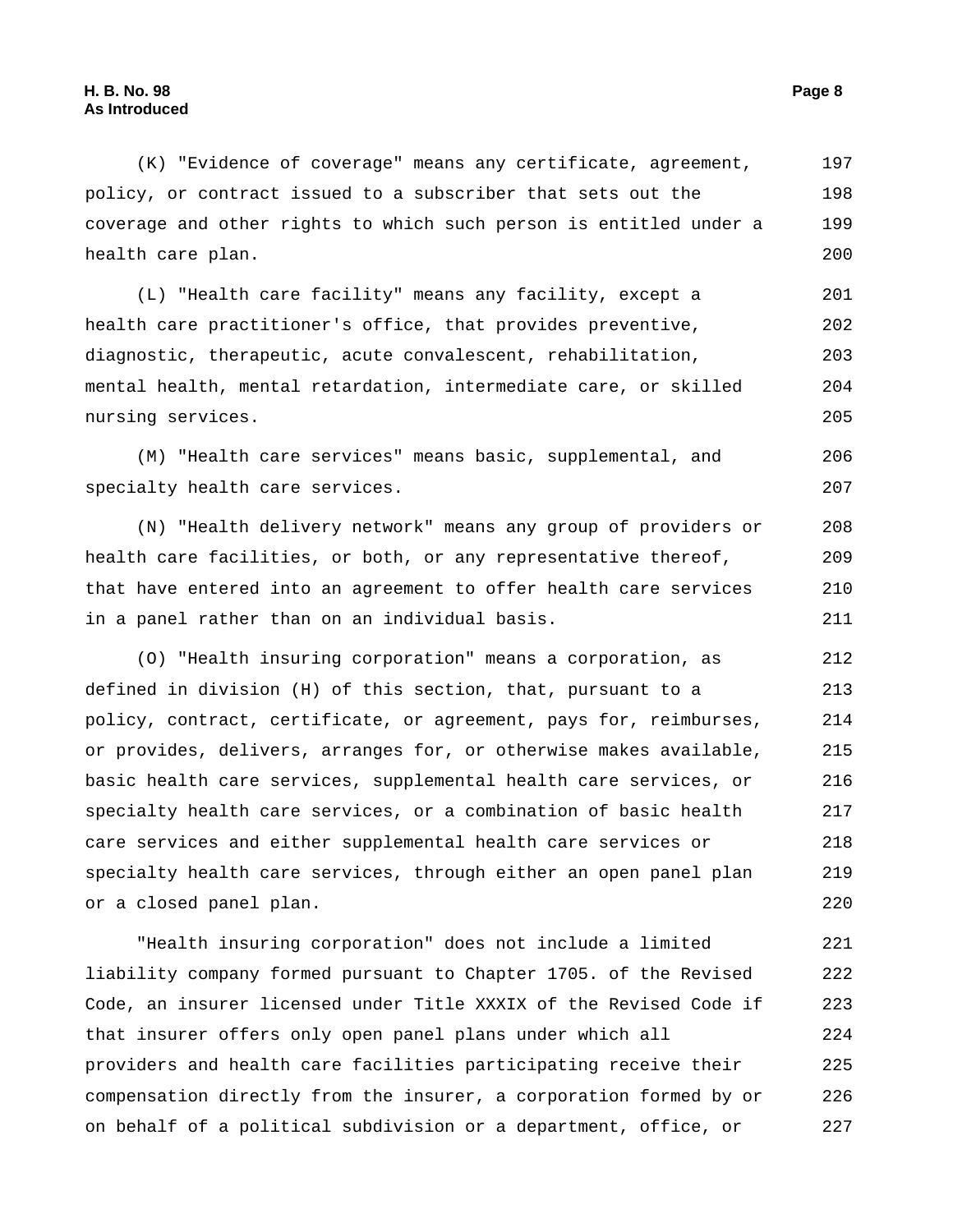institution of the state, or a public entity formed by or on behalf of a board of county commissioners, a county board of mental retardation and developmental disabilities, an alcohol and drug addiction services board, a board of alcohol, drug addiction, and mental health services, or a community mental health board, as those terms are used in Chapters 340. and 5126. of the Revised Code. Except as provided by division (D) of section 1751.02 of the Revised Code, or as otherwise provided by law, no board, commission, agency, or other entity under the control of a political subdivision may accept insurance risk in providing for health care services. However, nothing in this division shall be construed as prohibiting such entities from purchasing the services of a health insuring corporation or a third-party administrator licensed under Chapter 3959. of the Revised Code. 228 229 230 231 232 233 234 235 236 237 238 239 240 241

(P) "Intermediary organization" means a health delivery network or other entity that contracts with licensed health insuring corporations or self-insured employers, or both, to provide health care services, and that enters into contractual arrangements with other entities for the provision of health care services for the purpose of fulfilling the terms of its contracts with the health insuring corporations and self-insured employers. 242 243 244 245 246 247 248

(Q) "Intermediate care" means residential care above the level of room and board for patients who require personal assistance and health-related services, but who do not require skilled nursing care. 249 250 251 252

(R) "Medical record" means the personal information that relates to an individual's physical or mental condition, medical history, or medical treatment. 253 254 255

(S)(1) "Open panel plan" means a health care plan that provides incentives for enrollees to use participating providers and that also allows enrollees to use providers that are not participating providers. 256 257 258 259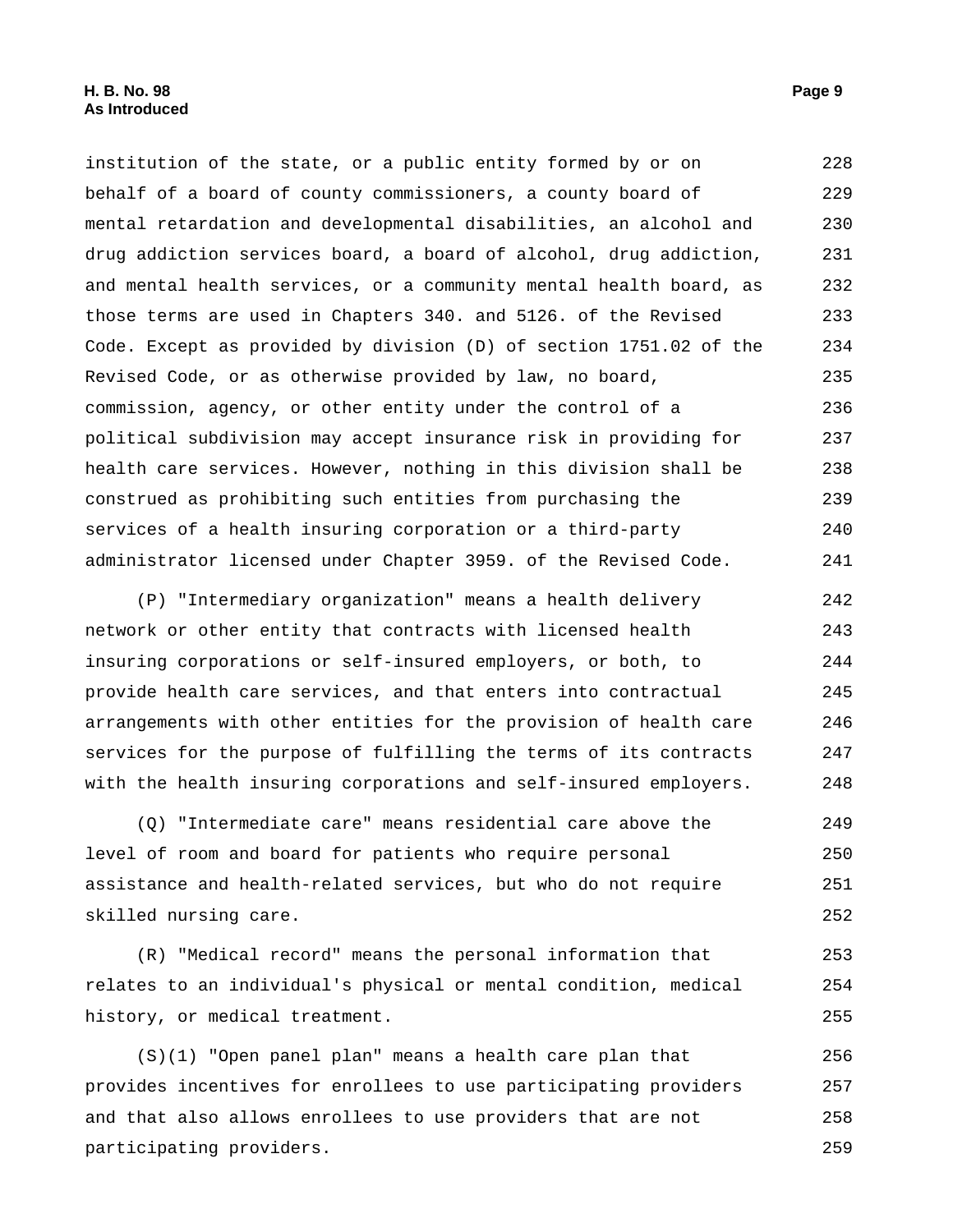#### **H. B. No. 98 Page 10 As Introduced**

(2) No health insuring corporation may offer an open panel plan, unless the health insuring corporation is also licensed as an insurer under Title XXXIX of the Revised Code, the health insuring corporation, on June 4, 1997, holds a certificate of authority or license to operate under Chapter 1736. or 1740. of the Revised Code, or an insurer licensed under Title XXXIX of the Revised Code is responsible for the out-of-network risk as evidenced by both an evidence of coverage filing under section 1751.11 of the Revised Code and a policy and certificate filing under section 3923.02 of the Revised Code. 260 261 262 263 264 265 266 267 268 269

(T) "Panel" means a group of providers or health care facilities that have joined together to deliver health care services through a contractual arrangement with a health insuring corporation, employer group, or other payor. 270 271 272 273

(U) "Person" has the same meaning as in section 1.59 of the Revised Code, and, unless the context otherwise requires, includes any insurance company holding a certificate of authority under Title XXXIX of the Revised Code, any subsidiary and affiliate of an insurance company, and any government agency. 274 275 276 277 278

(V) "Premium rate" means any set fee regularly paid by a subscriber to a health insuring corporation. A "premium rate" does not include a one-time membership fee, an annual administrative fee, or a nominal access fee, paid to a managed health care system under which the recipient of health care services remains solely responsible for any charges accessed for those services by the provider or health care facility. 279 280 281 282 283 284 285

(W) "Primary care provider" means a provider that is designated by a health insuring corporation to supervise, coordinate, or provide initial care or continuing care to an enrollee, and that may be required by the health insuring corporation to initiate a referral for specialty care and to maintain supervision of the health care services rendered to the 286 287 288 289 290 291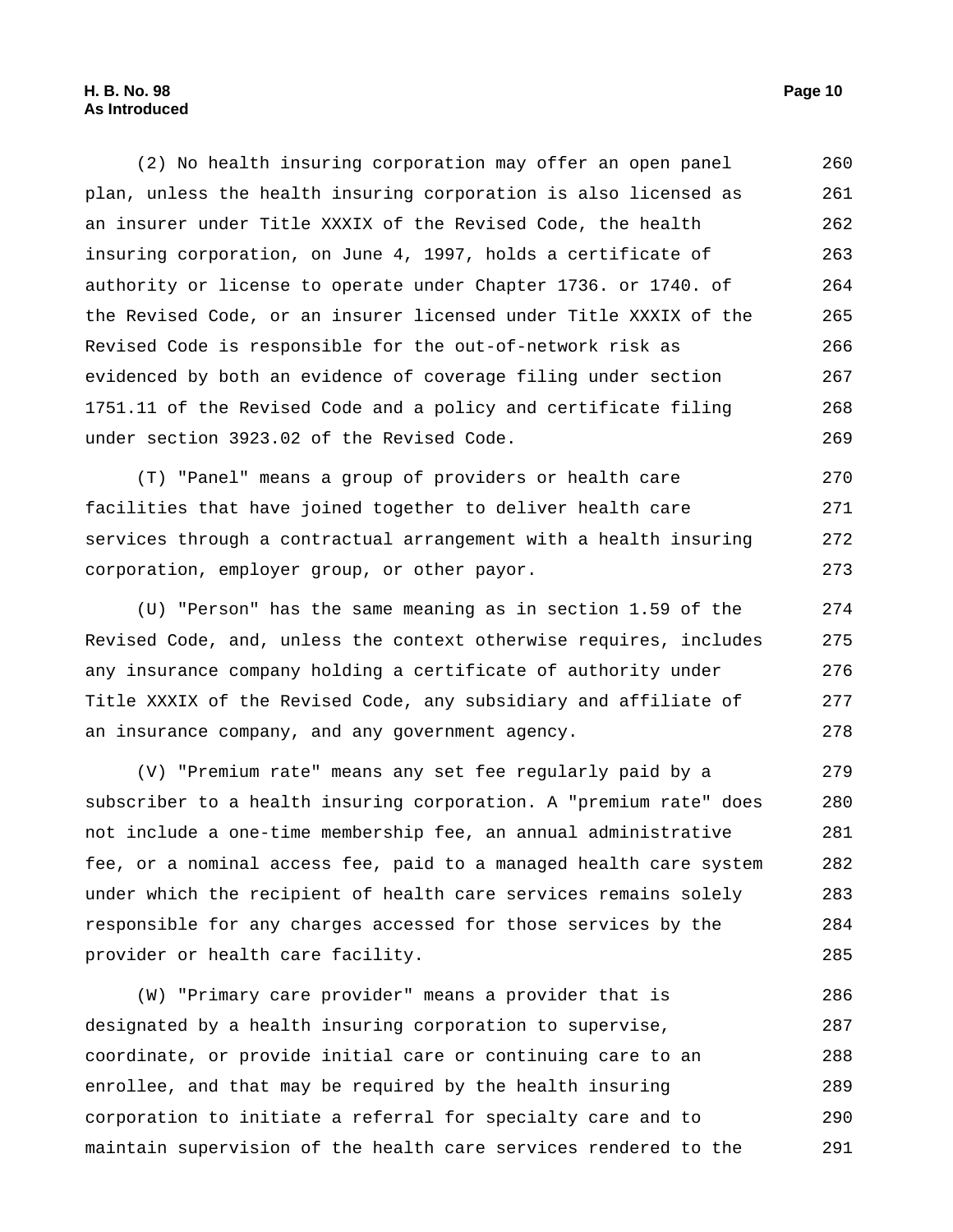enrollee. 292

(X) "Provider" means any natural person or partnership of natural persons who are licensed, certified, accredited, or otherwise authorized in this state to furnish health care services, or any professional association organized under Chapter 1785. of the Revised Code, provided that nothing in this chapter or other provisions of law shall be construed to preclude a health insuring corporation, health care practitioner, or organized health care group associated with a health insuring corporation from employing certified nurse practitioners, certified nurse anesthetists, clinical nurse specialists, certified nurse midwives, dietitians, physician assistants, dental assistants, dental hygienists, optometric technicians, or other allied health personnel who are licensed, certified, accredited, or otherwise authorized in this state to furnish health care services. 293 294 295 296 297 298 299 300 301 302 303 304 305 306

(Y) "Provider sponsored organization" means a corporation, as defined in division (H) of this section, that is at least eighty per cent owned or controlled by one or more hospitals, as defined in section 3727.01 of the Revised Code, or one or more physicians licensed to practice medicine or surgery or osteopathic medicine and surgery under Chapter 4731. of the Revised Code, or any combination of such physicians and hospitals. Such control is presumed to exist if at least eighty per cent of the voting rights or governance rights of a provider sponsored organization are directly or indirectly owned, controlled, or otherwise held by any combination of the physicians and hospitals described in this division. 307 308 309 310 311 312 313 314 315 316 317 318

(Z) "Solicitation document" means the written materials provided to prospective subscribers or enrollees, or both, and used for advertising and marketing to induce enrollment in the health care plans of a health insuring corporation. 319 320 321 322

(AA) "Subscriber" means a person who is responsible for 323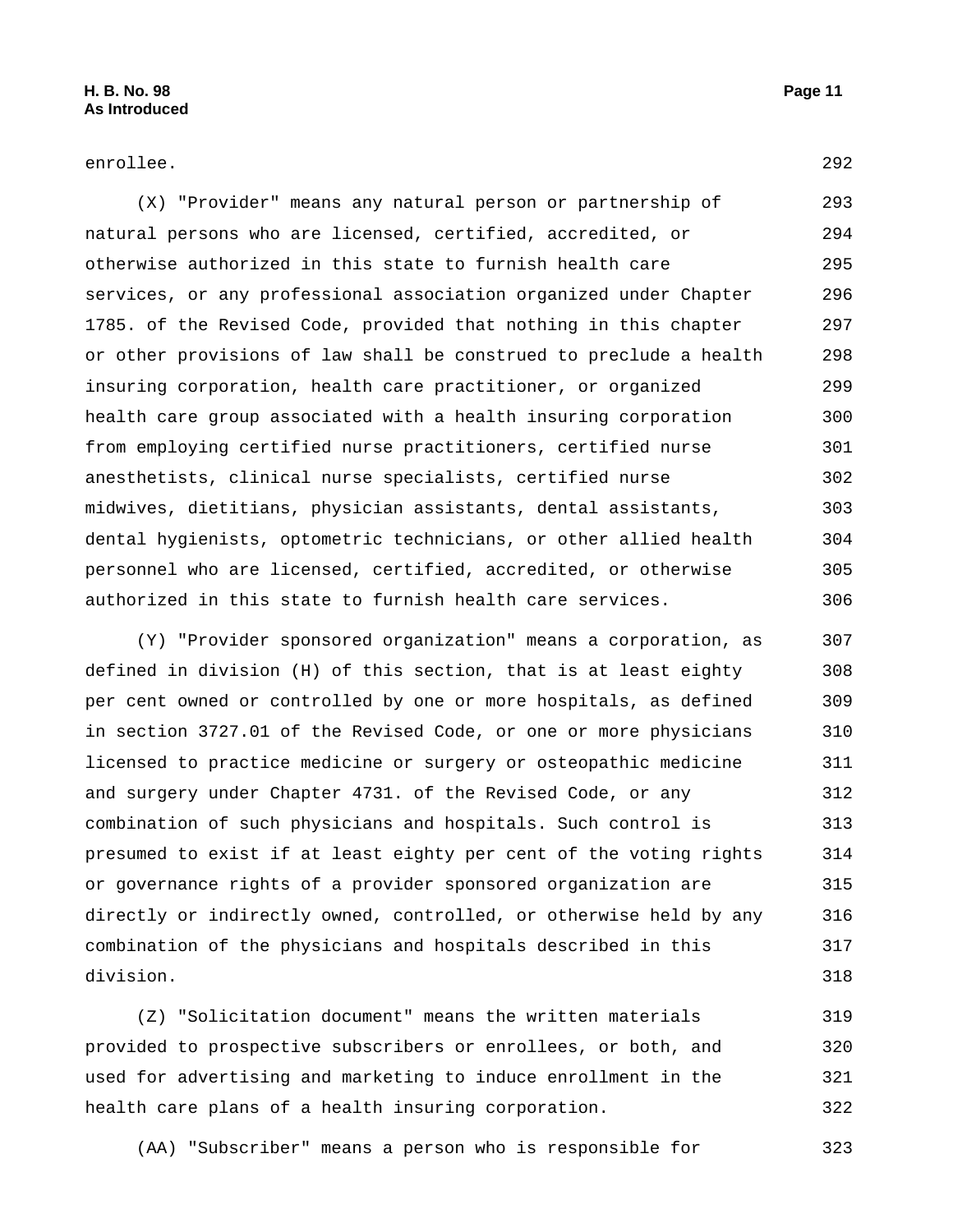353

| making payments to a health insuring corporation for participation | 324 |
|--------------------------------------------------------------------|-----|
| in a health care plan, or an enrollee whose employment or other    | 325 |
| status is the basis of eligibility for enrollment in a health      | 326 |
| insuring corporation.                                              | 327 |
| (BB) "Urgent care services" means those health care services       | 328 |
| that are appropriately provided for an unforeseen condition of a   | 329 |
| kind that usually requires medical attention without delay but     | 330 |
| that does not pose a threat to the life, limb, or permanent health | 331 |
| of the injured or ill person, and may include such health care     | 332 |
| services provided out of the health insuring corporation's         | 333 |
| approved service area pursuant to indemnity payments or service    | 334 |
| agreements.                                                        | 335 |
| Sec. 3923.71. (A) As used in this section:                         | 336 |
| (1) "Health benefit plan" means any of the following when the      | 337 |
| contract, policy, or plan provides payment or reimbursement for    | 338 |
| the costs of health care services other than for specific diseases | 339 |
| <u>or accidents only:</u>                                          | 340 |
| (a) An individual, group, or blanket policy of sickness and        | 341 |
| accident insurance that provides coverage other than for specific  | 342 |
| diseases or accidents only, for hospital indemnity only, for       | 343 |
| supplemental medicare benefits only, or for any other supplemental | 344 |
| benefits only, and that is delivered, issued for delivery, or      | 345 |
| renewed in this state;                                             | 346 |
| (b) An individual or group contract of a health insuring           | 347 |
| <u>corporation;</u>                                                | 348 |
| (c) A public employee benefit plan;                                | 349 |
| (d) A multiple employer welfare arrangement as defined in          | 350 |
| section 1739.01 of the Revised Code.                               | 351 |
| (2) "Equipment, supplies and medication" includes both of the      | 352 |

following, when determined to be medically necessary: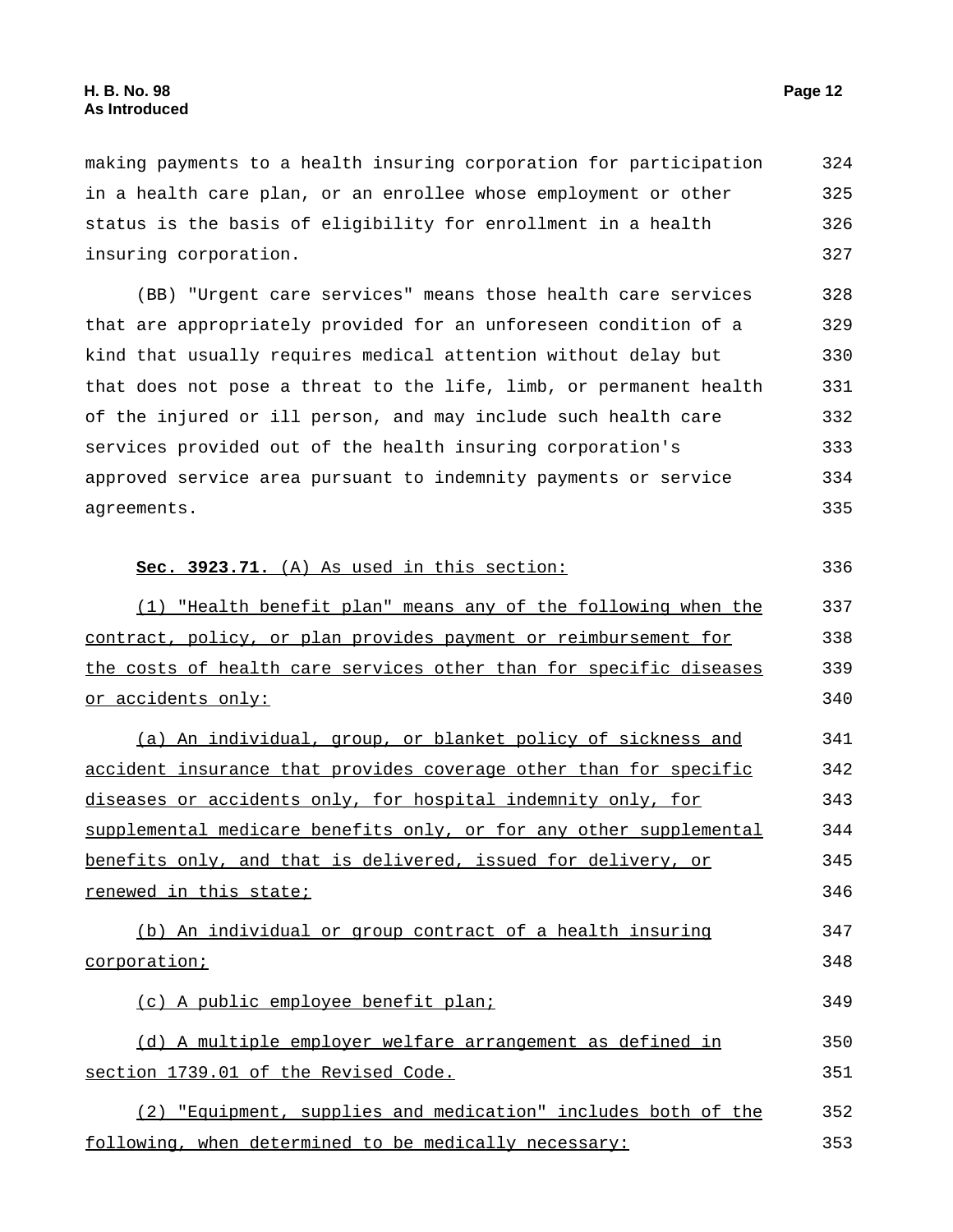| (a) Nonexperimental equipment, single-use medical supplies,        | 354 |
|--------------------------------------------------------------------|-----|
| and related devices approved by the United States food and drug    | 355 |
| administration for the treatment and management of diabetes;       | 356 |
| (b) Nonexperimental medication, insulin, glucagons, and            | 357 |
| insulin syringes for controlling blood sugar approved by the       | 358 |
| United States food and drug administration for the treatment and   | 359 |
| management of diabetes.                                            | 360 |
| (3) "Medical nutrition therapy" means nutritional diagnostic,      | 361 |
| therapeutic, and counseling services for the purpose of diabetes   | 362 |
| disease management provided by a dietitian licensed under Chapter  | 363 |
| 4759. of the Revised Code or a nutrition professional pursuant to  | 364 |
| <u>a physician's referral.</u>                                     | 365 |
| (4) "Diabetes self-management education" means an interactive      | 366 |
| and ongoing process prescribed by a physician involving a patient  | 367 |
| with diabetes and the physician or other professional with         | 368 |
| expertise in diabetes. "Diabetes self-management education"        | 369 |
| includes assessment and identification of the patient's diabetes   | 370 |
| needs and management goals, education and behavioral intervention  | 371 |
| directed toward helping the patient attain self-management goals,  | 372 |
| and evaluation of the patient's progress in attaining              | 373 |
| self-management goals.                                             | 374 |
| (B) Notwithstanding section 3901.71 of the Revised Code, each      | 375 |
| health benefit plan shall provide benefits for the expenses of the | 376 |
| following, when determined to be medically necessary:              | 377 |
| Equipment, supplies, and medication;<br>(1)                        | 378 |
| Medical nutrition therapy;<br>(2)                                  | 379 |
| (3) Diabetes self-management education.                            | 380 |
| (C) All of the following apply to the provision of benefits        | 381 |
| for the expenses of diabetes self-management education and medical | 382 |
| nutrition therapy:                                                 | 383 |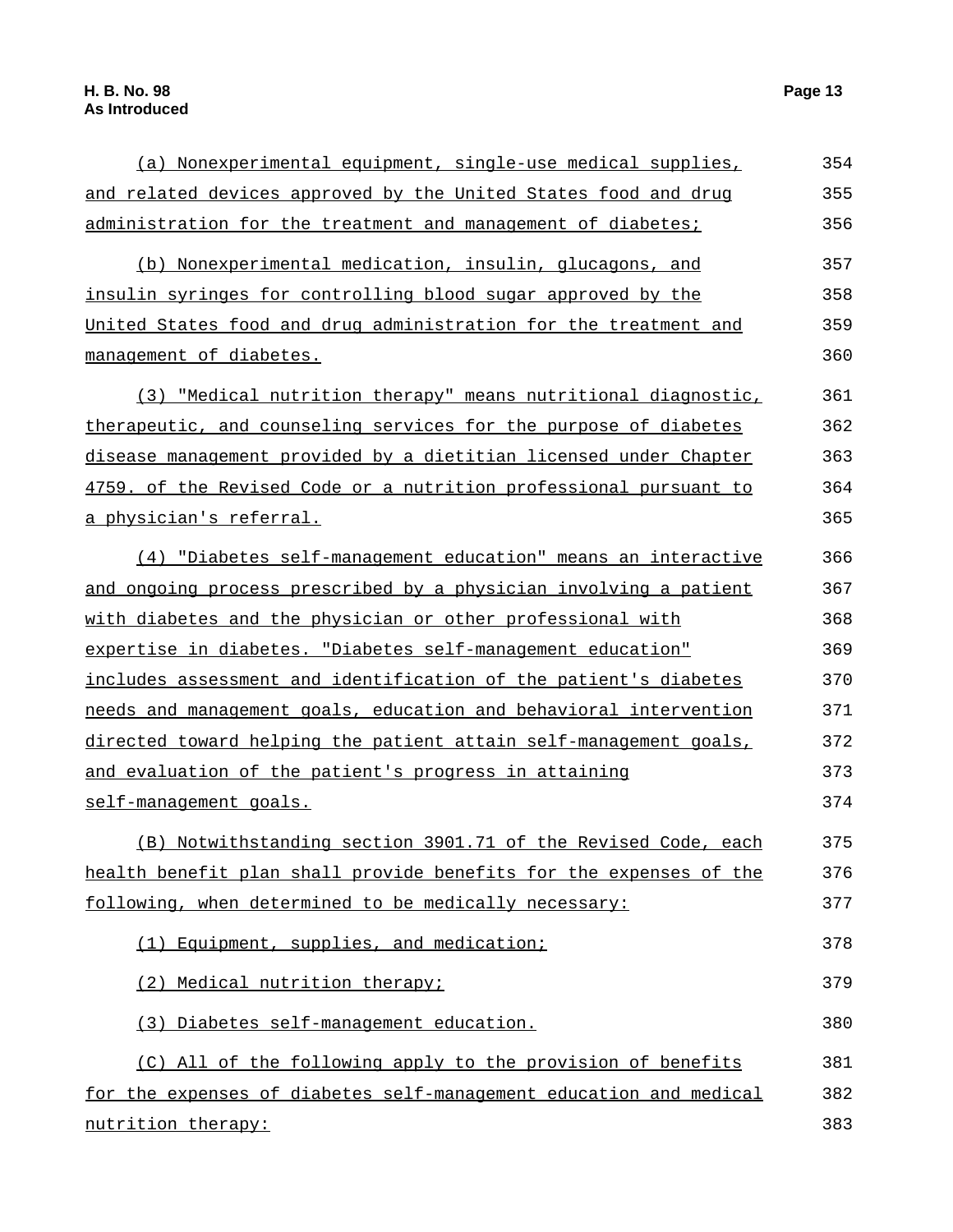415

| (1) The benefits shall cover the expenses of diabetes              | 384 |
|--------------------------------------------------------------------|-----|
| self-management education and medical nutrition therapy only if    | 385 |
| the education is determined to be medically necessary and is       | 386 |
| prescribed by a physician or other individual whose professional   | 387 |
| practice established by licensure under the Revised Code includes  | 388 |
| the authority to prescribe the education.                          | 389 |
| (2) During the first twelve-month period immediately after a       | 390 |
| patient begins to receive diabetes self-management education, the  | 391 |
| benefits shall cover the expenses of ten hours of education, which | 392 |
| may include medical nutrition therapy in a program based on the    | 393 |
| standards for diabetes self-management education as outlined in    | 394 |
| the American diabetes association's standards of care.             | 395 |
| (3) In each year following the provision of coverage under         | 396 |
| division $(C)(2)$ of this section, the benefits shall cover the    | 397 |
| expenses of two hours of diabetes self-management education, of    | 398 |
| which one hour may be used for medical nutrition therapy, as an    | 399 |
| annual maintenance program for the patient, if the education is    | 400 |
| medically necessary and prescribed by a physician or other         | 401 |
| individual whose professional practice established by licensure    | 402 |
| under the Revised Code includes the authority to prescribe the     | 403 |
| education. Any coverage provided for the expenses of a required    | 404 |
| medical examination shall not reduce the coverage provided for the | 405 |
| expenses of the patient's annual education maintenance program     | 406 |
| described in this section.                                         | 407 |
| (4) The benefits shall cover the expenses of any diabetes          | 408 |
| self-management education determined to be medically necessary,    | 409 |
| whether provided during home visits, in a group setting, or by     | 410 |
| individual counseling.                                             | 411 |
| The benefits shall cover the expenses of diabetes<br>(5)           | 412 |
| self-management education only if the education is provided by an  | 413 |
| individual with expertise in diabetes care, whose professional     | 414 |

practice established by licensure under the Revised Code includes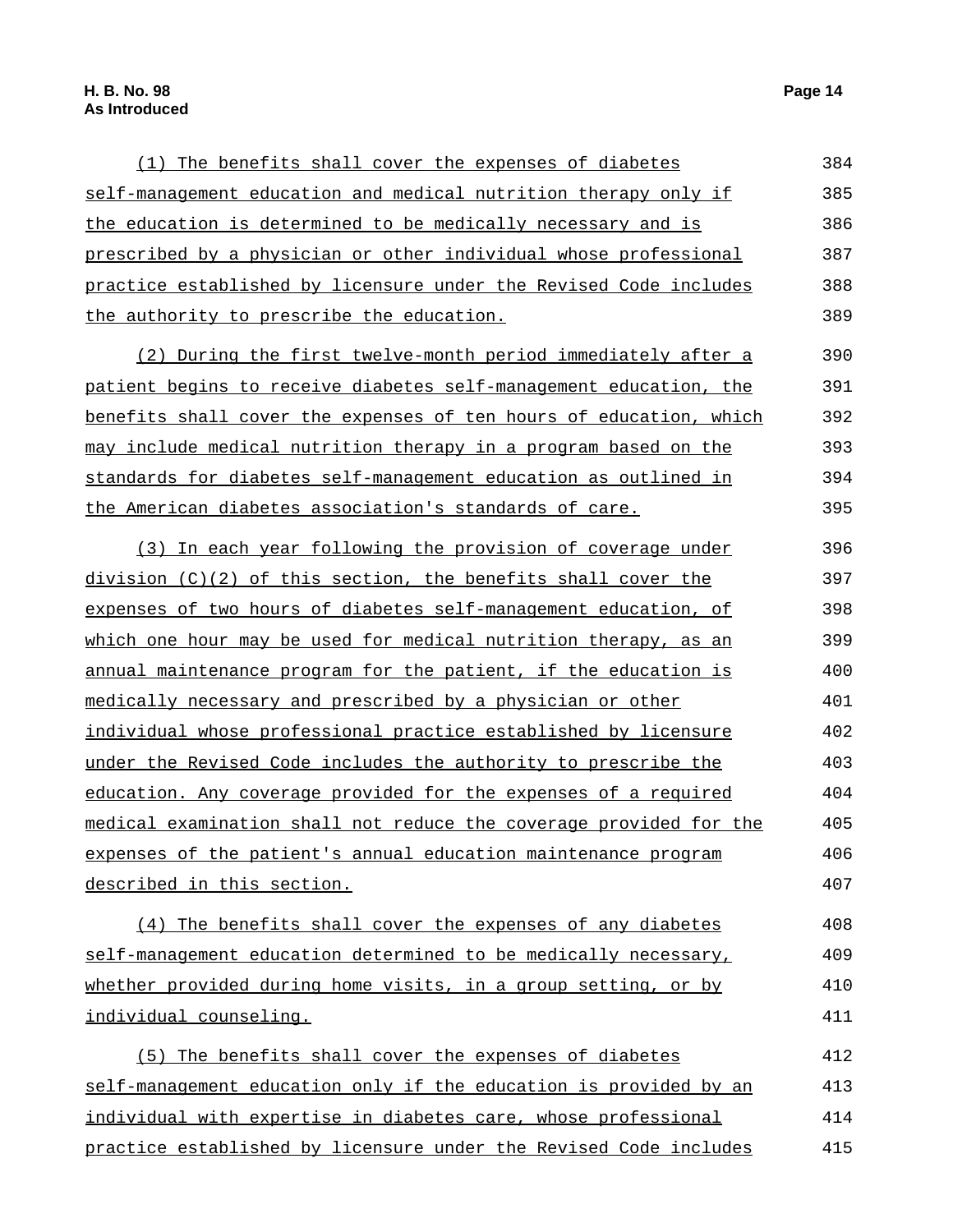| the authority to provide the education. The benefits shall cover    | 416 |
|---------------------------------------------------------------------|-----|
| the expenses of medical nutrition therapy only if the therapy is    | 417 |
| provided by a dietitian licensed under Chapter 4759. of the         | 418 |
| Revised Code unless the patient's health plan does not include a    | 419 |
| dietitian in its network of providers.                              | 420 |
| (D) A health benefit plan is not required to provide benefits       | 421 |
| for diabetes care pursuant to division (B) of this section if all   | 422 |
| of the following apply:                                             | 423 |
| (1) The health benefit plan insurer submits documentation           | 424 |
| certified by an independent member of the American academy of       | 425 |
| actuaries to the superintendent of insurance showing that incurred  | 426 |
| claims for diabetes care pursuant to division (B) of this section   | 427 |
| for a period of at least six months independently caused the        | 428 |
| insurer's costs for claims and administrative expenses for the      | 429 |
| coverage of all other physical diseases and disorders to increase   | 430 |
| <u>by more than one per cent per year.</u>                          | 431 |
| (2) The insurer submits a signed letter from an independent         | 432 |
| member of the American academy of actuaries to the superintendent   | 433 |
| <u>of insurance opining that the increase described in division</u> | 434 |
| (D)(1) of this section could reasonably justify an increase of      | 435 |
| more than one per cent in the annual premiums or rates charged by   | 436 |
| the insurer for the coverage of all other physical diseases and     | 437 |
| disorders.                                                          | 438 |
| (3) The superintendent of insurance makes the following             | 439 |
| determinations from the documentation and opinion submitted         | 440 |
| pursuant to divisions $(D)(1)$ and $(2)$ of this section:           | 441 |
| (a) Incurred claims for diabetes care pursuant to division          | 442 |
| (B) of this section for a period of at least six months             | 443 |
| independently caused the insurer's costs for claims and             | 444 |
| administrative expenses for the coverage of all other physical      | 445 |
| diseases and disorders to increase by more than one per cent per    | 446 |